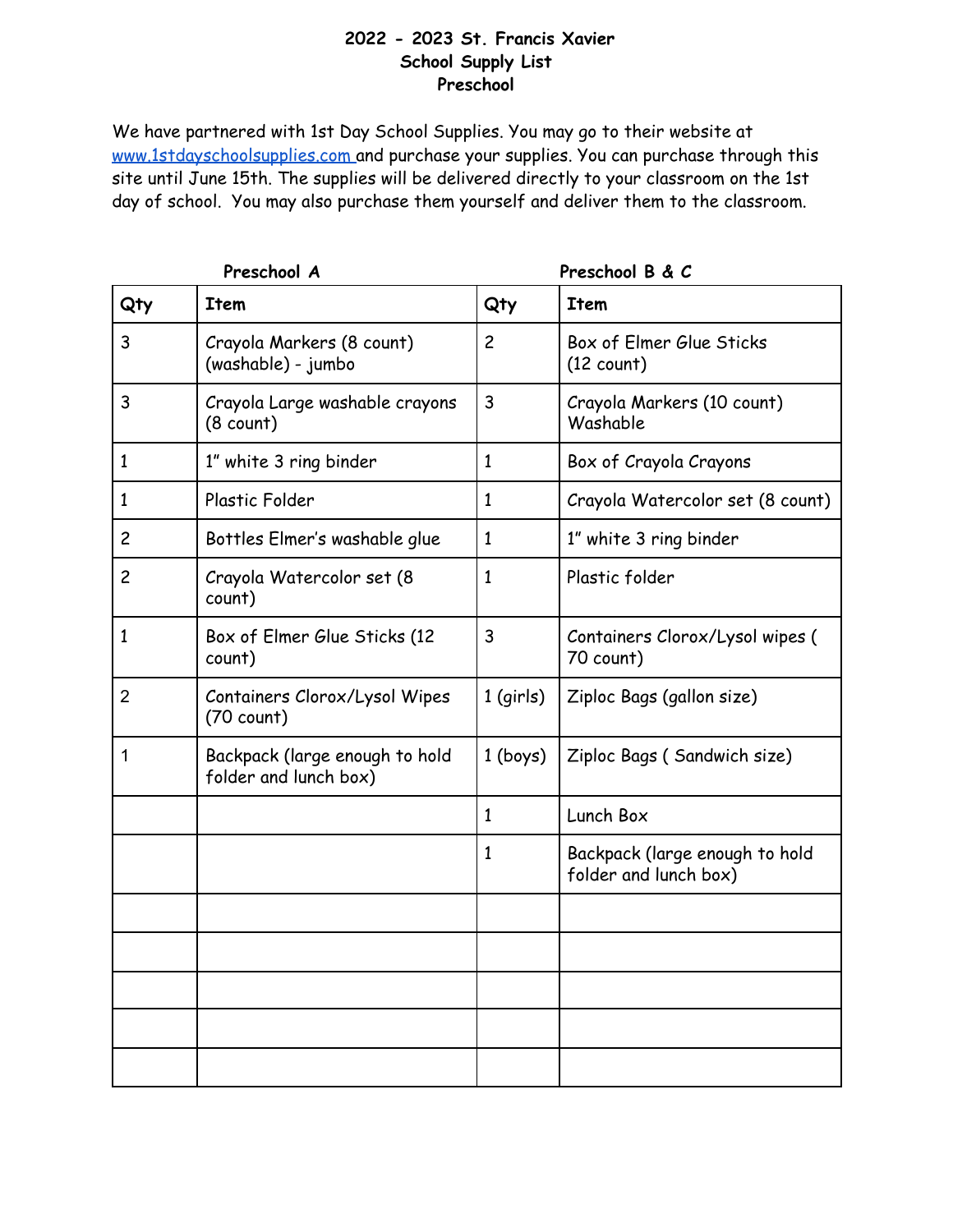## **- 2023 St. Francis Xavier School Supply List Kindergarten**

| Qty            | Items                                                                                                                               |
|----------------|-------------------------------------------------------------------------------------------------------------------------------------|
| 3              | Boxes of crayons (24 count)                                                                                                         |
| $\overline{c}$ | Boxes washable regular size markers                                                                                                 |
| $\mathbf{1}$   | Box of colored pencils (12 count)                                                                                                   |
| $\mathbf{1}$   | Set (8) watercolor paint set                                                                                                        |
| 1              | Box of # 2 pencils - Ticonderoga Pencils (12 count) - sharpend                                                                      |
| 18             | Glue Sticks - Elmers or Avery Brand (small glue sticks)                                                                             |
| $\overline{c}$ | <b>Pink Pearl Erasers</b>                                                                                                           |
| $\mathbf{1}$   | 4 oz bottle of glue (washable)                                                                                                      |
| 6              | Plastic 2 pocket folders - must-have pockets, prongs optional (1 yellow, 1<br>green, 1 red, 1 purple, 1 orange, 1 blue for Spanish) |
| $\mathbf{1}$   | Fiskar scissors (round tip)                                                                                                         |
| 1              | 1" binder with a plastic insert cover                                                                                               |
| 1              | Composition Book with Black and White cover                                                                                         |
| 1              | Ziploc Bags (gallon)                                                                                                                |
| 8              | Thin dry erase markers (Black)                                                                                                      |
| $\mathbf{1}$   | Set of headphones (no earbuds)                                                                                                      |
| 1              | PLASTIC school box (no zippers or handles) - labeled<br>Size: approx. $5 \times 8$                                                  |
| 1              | Backpack (no wheels) - labeled<br>Lunchbox - labeled                                                                                |
|                |                                                                                                                                     |
|                |                                                                                                                                     |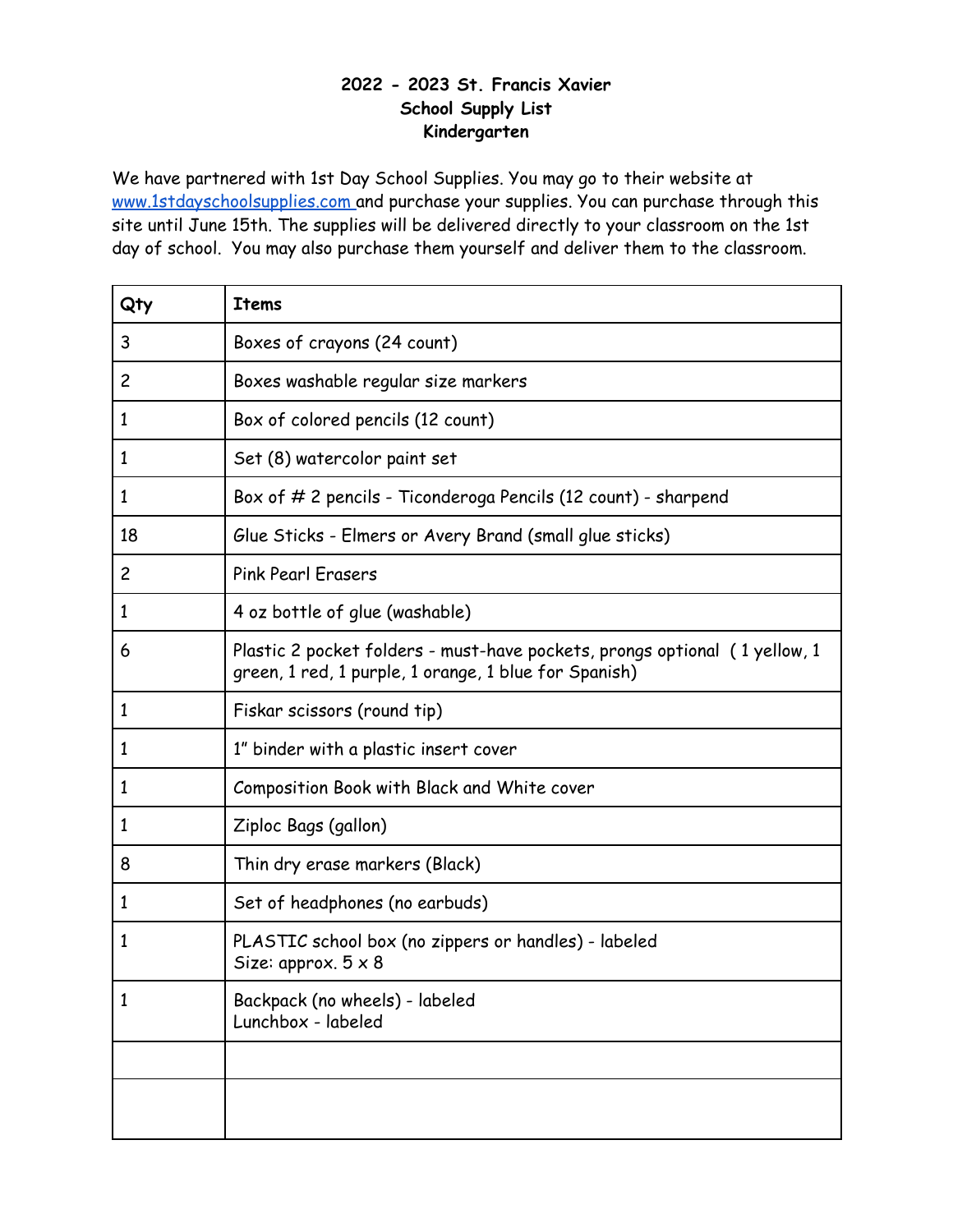#### **-2023 St. Francis Xavier School Supply List 1st Grade**

| Qty            | <b>Items</b>                                                                                        |
|----------------|-----------------------------------------------------------------------------------------------------|
| 1              | Supply Box (you may use last year's)                                                                |
| $\overline{c}$ | Box of pencil top erasers                                                                           |
| $\mathbf{1}$   | Boxes of colored pencils (24 count)                                                                 |
| $\mathbf{1}$   | Highlighter Marker                                                                                  |
| 1              | Black Expo Dry Erase markers (thin)                                                                 |
| $\mathbf{1}$   | Black Expo Dry Erase markers (thick)                                                                |
| 3              | Spiral notebooks (wide ruled) 1 red, 1 yellow, 1 blue (Spanish)                                     |
| 3              | Comp Books (wide ruled) 1 purple, 1 red, 1 blue                                                     |
| 2 boxes        | <b>Sharpened pencils</b> - Ticonderoga brand (12 in each box)                                       |
| 1              | Box regular size Crayola markers                                                                    |
| 1              | Box skinny size Crayola markers                                                                     |
| $\mathbf{1}$   | Box of Crayola crayons (24 count)                                                                   |
| 1 pkg          | Elmer Washable glue sticks (12 pack)                                                                |
| 6              | Plastic 2 pocket folders (1 purple, 1 green, 1 yellow, 1 red, 1 blue- Spanish, 1<br>orange - Music) |
| 1              | Canister of Clorox/Lysol/ or any brand disinfecting wipes                                           |
| 1              | Set of inexpensive headphones (You may use the ones from Kindergarten,<br>no earbuds)               |
| 1              | Pair of scissors (Fiskar Brand, you may use the ones from last year)                                |
| $\mathbf{1}$   | Box of large Ziploc Baggies                                                                         |
| 1              | Backpack (no wheels) - labeled<br>Lunchbox - labeled<br>Snack box - labeled                         |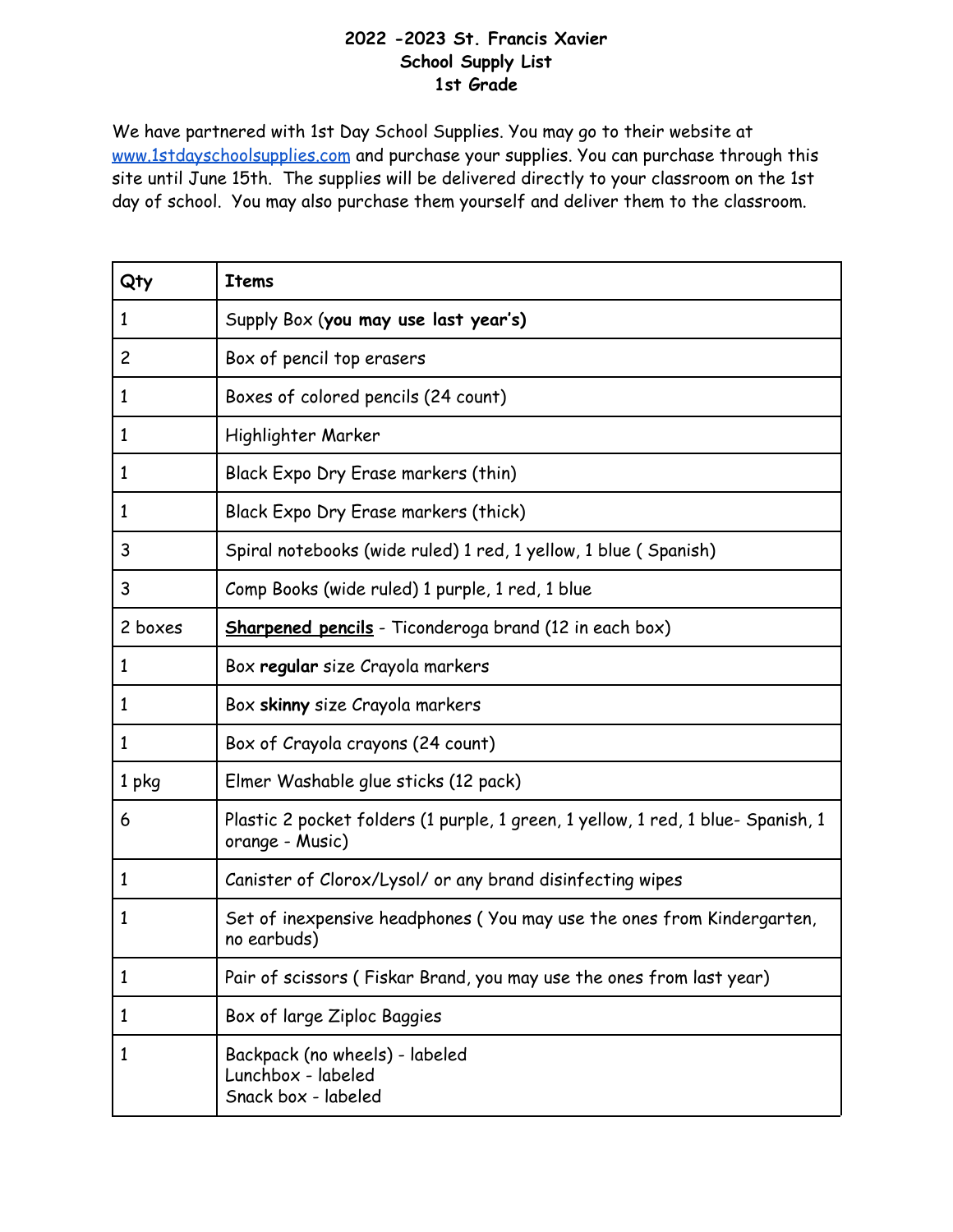## **-2023 St. Francis Xavier School Supply List Second Grade**

| Qty          | <b>Items</b>                                                    |
|--------------|-----------------------------------------------------------------|
| 3            | Boxes of crayons (24 count - no larger)                         |
| 3            | Boxes of #2 sharpened Ticonderoga pencils (12 count)            |
| $\mathbf{1}$ | Box of markers (8 count)                                        |
| $\mathbf{1}$ | Bottle (4 oz) Elmer's White Glue                                |
| $\mathbf{1}$ | Pencil Box (cigar size - no larger)                             |
| 3            | Spiral Notebooks - 70 pages                                     |
| 6            | Pocket folders (red, green, blue, yellow, orange, purple)       |
| $\mathbf{1}$ | Box of colored pencils (12 count)                               |
| 1            | Box Ziploc baggies - gallon (girls)                             |
| 1            | Box Ziploc baggies - sandwich (boys)                            |
| 1            | Set of inexpensive headphones (may use the ones from last year) |
| $\mathbf{1}$ | Pair of scissors                                                |
| 3            | Glue Sticks                                                     |
| 1            | Backpack (no wheels) - labeled<br>Lunchbox - labeled            |
|              |                                                                 |
|              |                                                                 |
|              |                                                                 |
|              |                                                                 |
|              |                                                                 |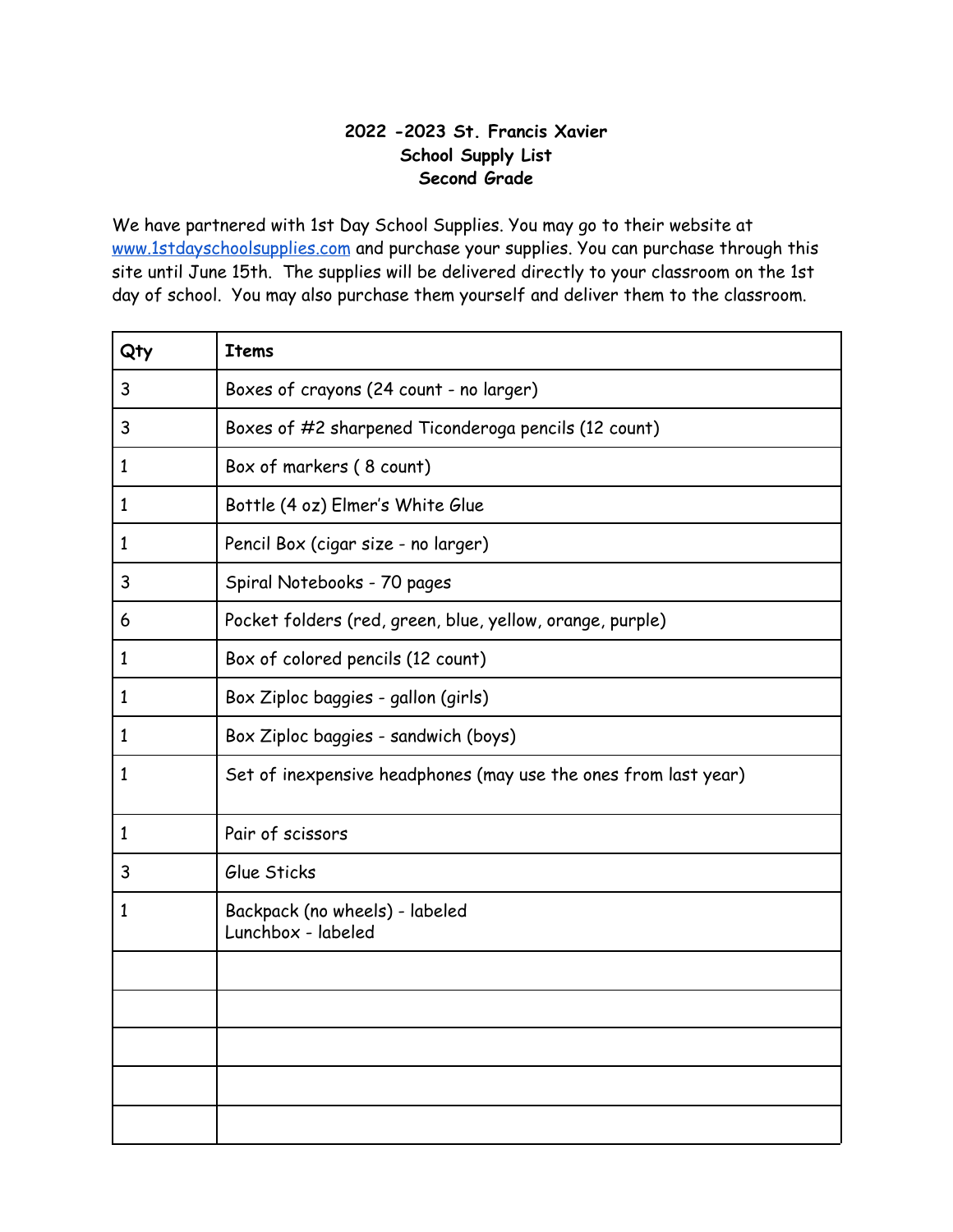# **-2023 St. Francis Xavier School Supply List Third Grade**

| Qty            | <b>Items</b>                                                          |
|----------------|-----------------------------------------------------------------------|
| 1 pkg.         | Pack of large glue sticks (3 count)                                   |
| $\mathbf{1}$   | Medium size scissors                                                  |
| $\mathbf{1}$   | Pencil Bag - no pencil box please                                     |
| $\mathbf{1}$   | Skinny highlighters (3 or 4 count)                                    |
| $\mathbf{1}$   | Package of colored pencils (24 count)                                 |
| $\overline{c}$ | Package of Expo markers (skinny/black)                                |
| $\mathbf{1}$   | Set of headphones (can be ones from last year, earbuds are accepted)  |
| $\mathbf{1}$   | <b>Accordion File</b>                                                 |
| 4              | Pocket folders (yellow, blue, purple, green)                          |
| $\mathbf{1}$   | Pocket folder - paper - white                                         |
| 4              | Composition Notebooks (blue, yellow, purple and one color of choice.) |
| 1              | 3 - Subject Notebook - purple - Mead                                  |
| 1              | Pocket folders with brads - (1 red for Spanish)                       |
| $\overline{c}$ | Spiral Notebook (Spanish - red) & green                               |
| 3              | Boxes sharpened pencils (12 count)                                    |
| $\mathbf{1}$   | Packages of erasers (3 count) - no pencil top erasers                 |
| 1              | Package wide-ruled loose-leaf paper                                   |
| 1              | Package of index cards for Spanish - 100 count                        |
|                |                                                                       |
|                |                                                                       |
|                |                                                                       |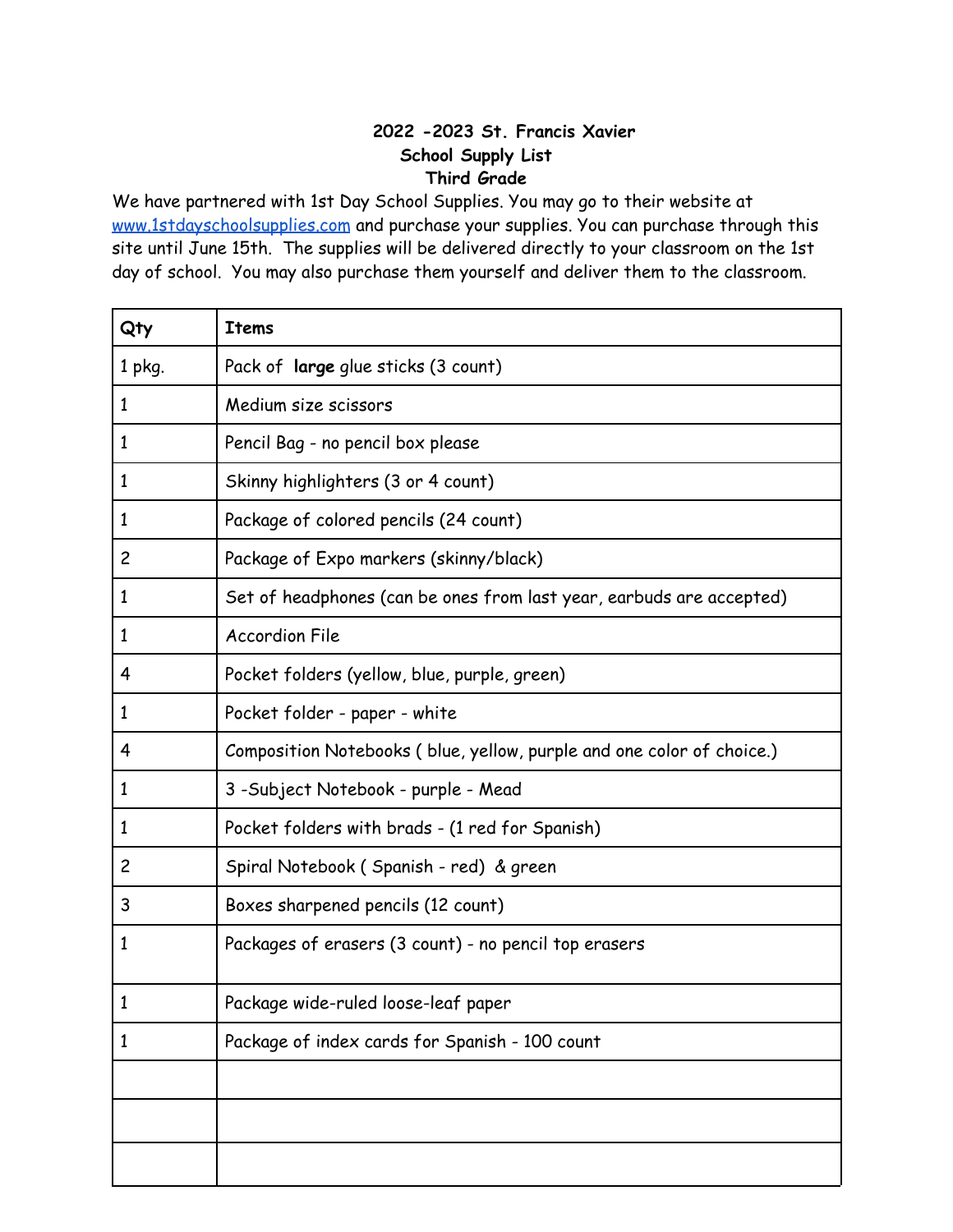#### **- 2023 St. Francis Xavier School Supply List Fourth Grade**

| Qty            | <b>Items</b>                                                                                      |
|----------------|---------------------------------------------------------------------------------------------------|
| $\mathbf{1}$   | Box of Crayons (24 count or less)                                                                 |
| $\mathbf{1}$   | Box of Skinny Markers (10 count)                                                                  |
| $\mathbf{1}$   | Package of colored pencils (12 count)                                                             |
| $\mathbf{1}$   | Accordion File (7 slots)                                                                          |
| 3              | Box of #2 pencils (12 each box) - NO MECHANICAL PENCILS<br>Pre-sharpened pencils are preferred.   |
| $\mathbf{1}$   | Pair of scissors                                                                                  |
| $\mathbf{1}$   | Mini handheld pencil sharpener                                                                    |
| $\mathbf{1}$   | Red ballpoint pen                                                                                 |
| $\overline{c}$ | Sturdy zipper style pencil bags                                                                   |
| $\mathbf{1}$   | Package of 2 highlighters                                                                         |
| $\overline{c}$ | <b>Composition Notebooks</b>                                                                      |
| 3              | Pocket - no prong Folders (blue, yellow, red) (plastic preferred)                                 |
| $\mathbf{1}$   | Spiral Notebook - Purple cover for Spanish                                                        |
| $\mathbf{1}$   | Package of index cards for Spanish                                                                |
| $\overline{c}$ | Pocket folder with brads - Purple for Spanish & Orange for Music                                  |
| $\mathbf{1}$   | Package of large pink erasers or Magic Rub erasers'                                               |
| 1              | Package of 3 or more dry erase markers - all black, thin tip with an eraser<br>on the end         |
| 1              | 1 inch binder for Math                                                                            |
| 1              | Set of headphones or earbuds for music class (you use last years)                                 |
| 2 yards        | Fleece for St. Vincent de Paul project in Nov. (Go to SAS Fabrics or<br>Michaels (look for sales) |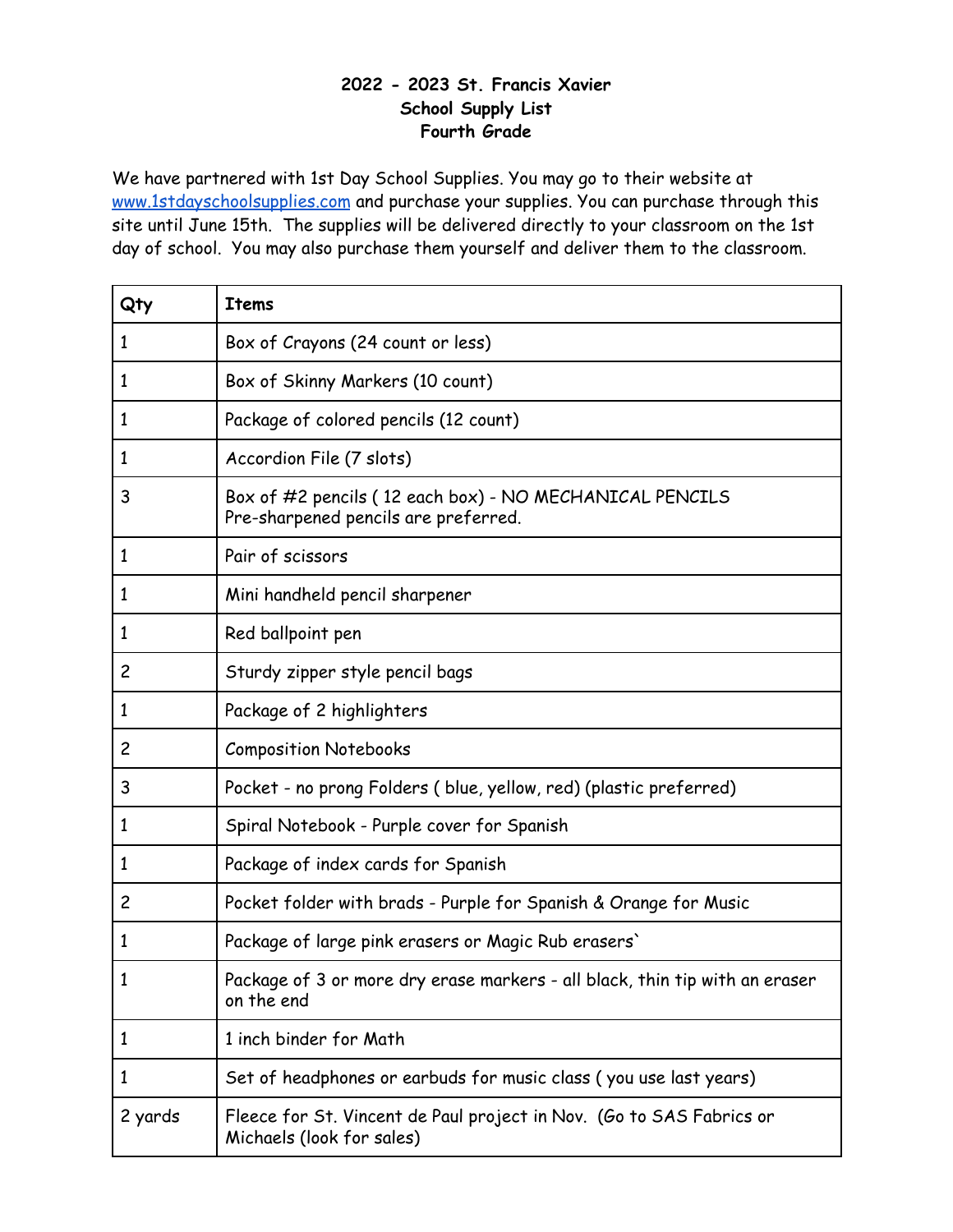#### **- 2023 St. Francis Xavier School Supply List Fifth Grade**

| Qty            | <b>Items</b>                                                                                                                                                                                             |
|----------------|----------------------------------------------------------------------------------------------------------------------------------------------------------------------------------------------------------|
| 1              | Box of thin markers                                                                                                                                                                                      |
| $\mathbf{1}$   | Box of colored pencils (12 pack)                                                                                                                                                                         |
| 1              | 1" 3-ring binders                                                                                                                                                                                        |
| 1              | Accordion file (with at least 7 slots)                                                                                                                                                                   |
| $\mathbf{1}$   | Pair of small scissors                                                                                                                                                                                   |
| $\overline{c}$ | Package of glue Sticks (2)                                                                                                                                                                               |
| 1 pkg          | Red Pens (one dozen)                                                                                                                                                                                     |
| 2 boxes        | Box of #2 pencils (12) - You may have mechanical. Pre-sharpened pencils<br>are preferred.                                                                                                                |
| $\mathbf{1}$   | Zipper style pencil case (recommend the canvas case: purchase at Walmart<br>sewing department or from website: www.cumberlandconcepts.com)(if you<br>order from Cumberland Concepts it is the large bag) |
| $\overline{c}$ | Highlighter                                                                                                                                                                                              |
| 3              | Packages 3x5 index cards - ruled - (1 package of index cards for Spanish)                                                                                                                                |
| 1              | Spiral notebook - blue cover for Spanish                                                                                                                                                                 |
| $\overline{c}$ | Pocket folder - Blue for Spanish, one for music (color of choice)                                                                                                                                        |
| 4              | <b>Composition Books</b>                                                                                                                                                                                 |
| 1              | Pink eraser (large)                                                                                                                                                                                      |
| $\mathbf{1}$   | Fine point black sharpie                                                                                                                                                                                 |
| $\overline{c}$ | Packages of loose leaf wide ruled paper                                                                                                                                                                  |
| 1              | Package of graph paper                                                                                                                                                                                   |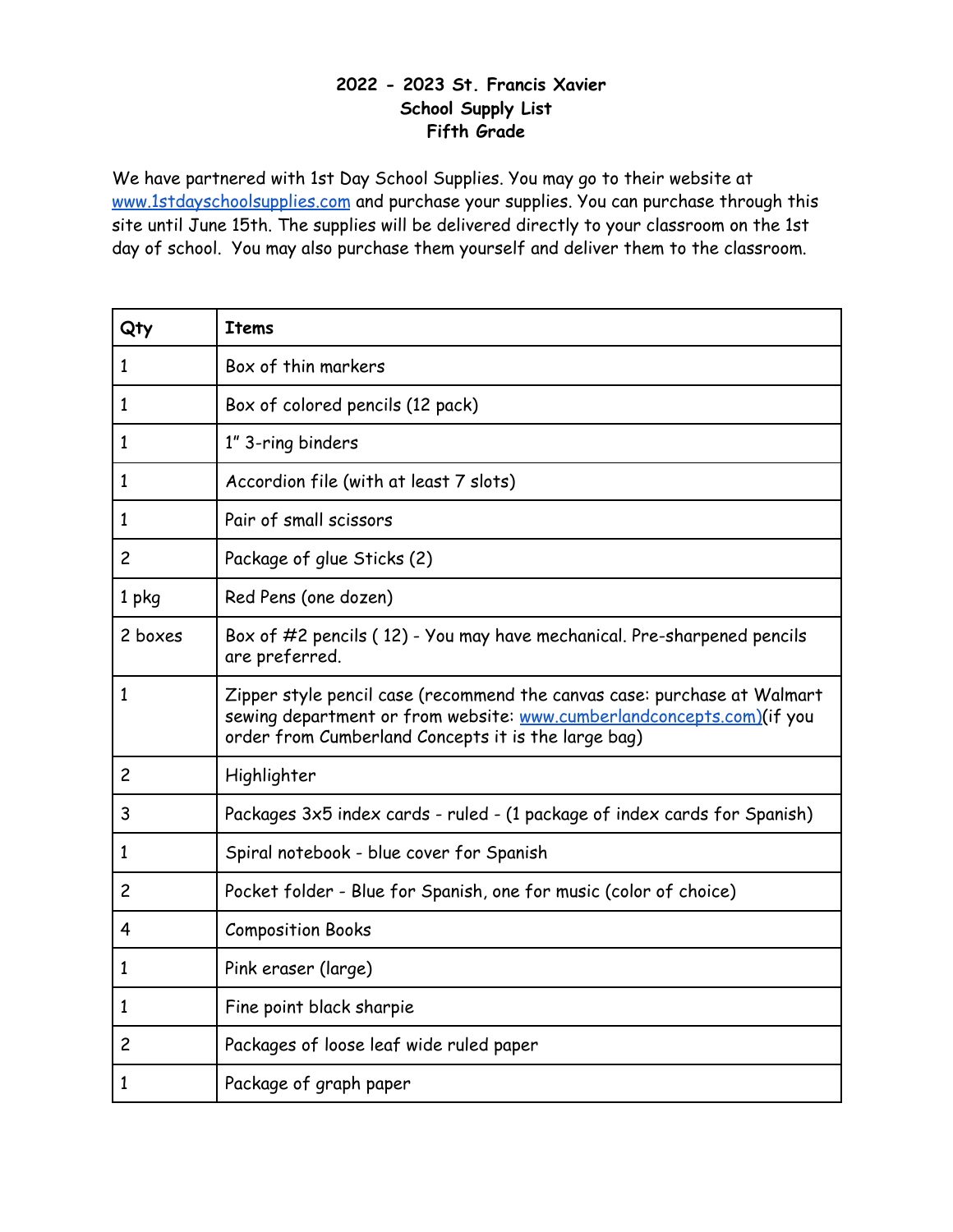## **2022 - 2023 St. Francis Xavier School Supply List Sixth Grade**

| Qty            | <b>Items</b>                                                                                                                                                                                |
|----------------|---------------------------------------------------------------------------------------------------------------------------------------------------------------------------------------------|
| 1              | Pencil bag with Pencils (12 count) Red Pens, Black pens, 12 pack crayola<br>thin markers, 12-pack Crayola colored pencils, scissors, 2 highlighters<br>(different colors) & glue sticks (2) |
| $\mathbf{1}$   | Composition Book - Language Arts                                                                                                                                                            |
| $\mathbf{1}$   | 1" 3 Ring Binder for Math                                                                                                                                                                   |
| $\mathbf{1}$   | 5 tab dividers for Math                                                                                                                                                                     |
| 1              | Spiral notebook - 70 pages - wide ruled (Spanish)                                                                                                                                           |
| 6              | Pocket folder with brads and pockets - Different colors preferred                                                                                                                           |
| $\mathbf{1}$   | Expo whiteboard markers (minimum 4 count, for math)                                                                                                                                         |
| 1              | Set of earbuds - designated for school to keep in their backpacks                                                                                                                           |
| 1              | Package of index cards for Spanish                                                                                                                                                          |
| $\overline{c}$ | Set of Post It notes (3 pack) - Language Arts & Math                                                                                                                                        |
| 3              | Packages of loose leaf paper (purchase several packs, bring 1 to school and<br>store the rest at home)                                                                                      |
|                |                                                                                                                                                                                             |
|                |                                                                                                                                                                                             |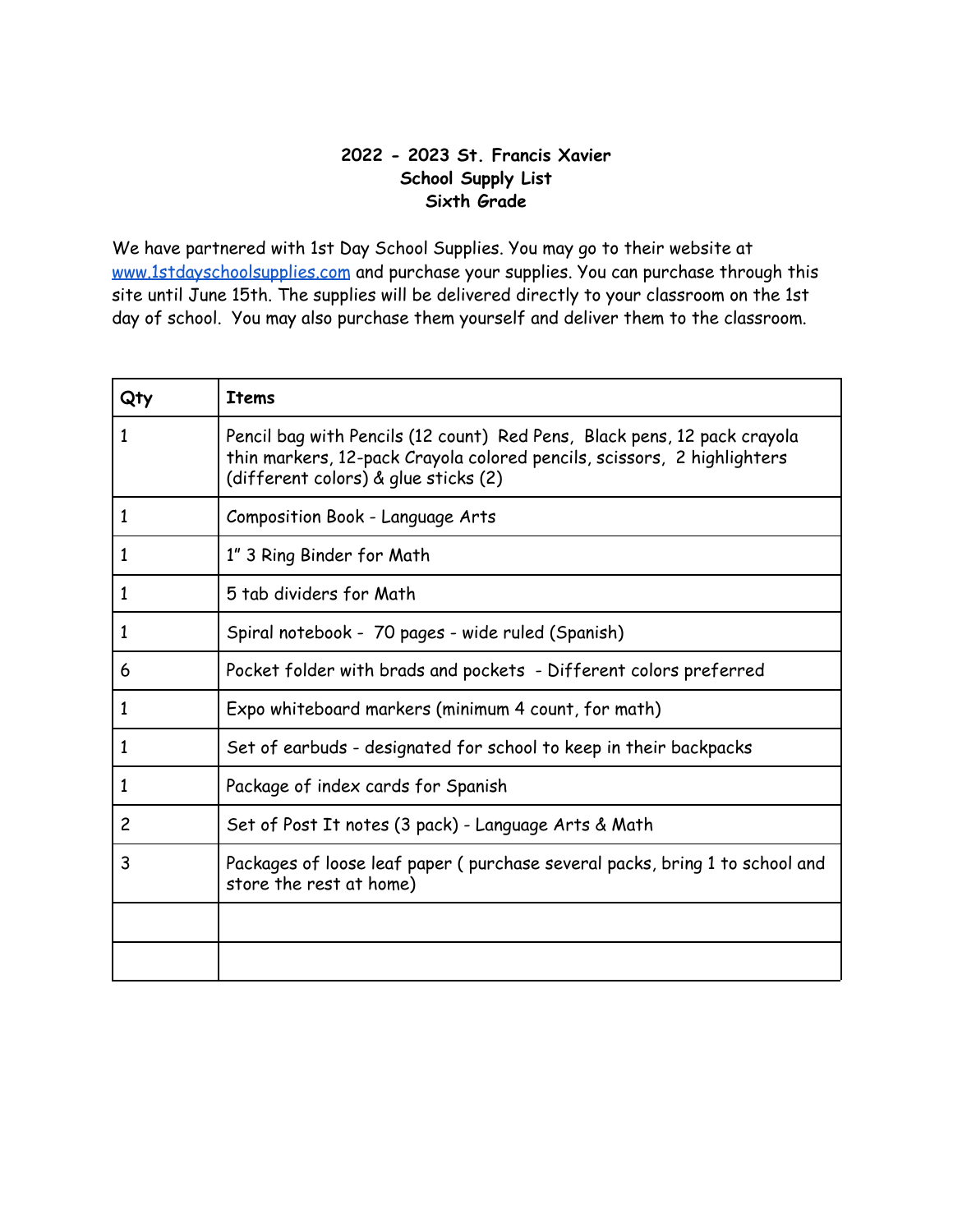#### **2022 - 2023 St. Francis Xavier School Supply List Seventh Grade**

| Qt | <b>Items</b>                                                                                                                                                     |
|----|------------------------------------------------------------------------------------------------------------------------------------------------------------------|
|    | Pencil Bag pencils, red pen (at least 4 red pens), blue or black pens, colored<br>pencils (no more than 12) scissors, 1 highlighter, glue sticks (2), and ruler. |
| 1  | Spiral notebook - Spanish                                                                                                                                        |
| 5  | Pocket folder with brads - Different colors preferred                                                                                                            |
| 2  | Packages loose leaf paper                                                                                                                                        |
|    | 3 subject spiral notebook for Language Arts                                                                                                                      |
| 1  | 1" - 3 ring binder for Math                                                                                                                                      |
|    | 5 tab dividers for Math                                                                                                                                          |
| 1  | Expo whiteboard markers (minimum 4 count, for math)                                                                                                              |
| 2  | Set of Post-it Notes - (3 pack) - Language Arts & Math                                                                                                           |
| 1  | Set of earbuds - designated for school to keep in their backpacks                                                                                                |
|    | Package of index cards for Spanish                                                                                                                               |